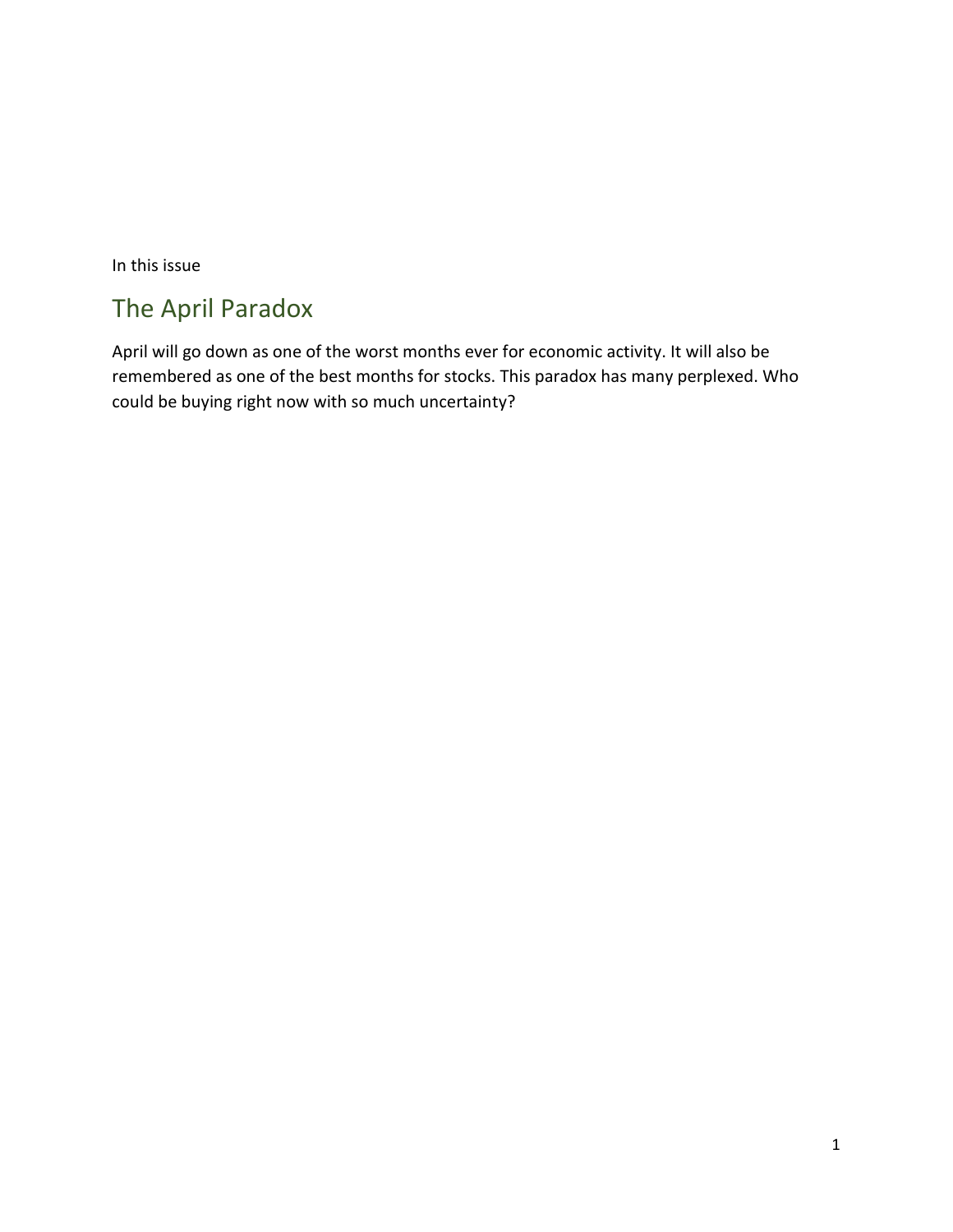### **Recent Interview**

I was interviewed this week on markets and answered some tough questions. We recorded and transcribed the conversation.

# *What would you say is the biggest controversy facing investors right now?*

What I'm calling the "April paradox." Take this week as an example. Gross Domestic Product is a measure of economic activity. On Wednesday, we learned that it shrank by 4.8% in the first quarter1. This is the largest decline since 2008. Considering the economy was doing fine in January and February, March so much of a disaster that it pulled the entire quarter down. Yet despite this print, the S&P 500 soared higher to end the day up 2.7% (1). That's a paradox.

This wasn't an isolated event either. It's been a pattern since late March. Think about where we stand as a country today:

- Air travel is down 96% (2)
- Hotel occupancy is down 68% (2)
- Box office receipts are down 100% (2)
- New home sales are down 15% (1)
- Gasoline consumption is down 44% (3)
- Durable goods down 14% in March (1)
- Over 28 million Americans filed for jobless claims in the last 6 weeks (1)

April will go down as one of the worst months ever for economic activity. But it will also be remembered as one of the best months for stocks. The S&P 500 posted its biggest monthly gain since 1987, climbing 13% (4). It had its best April in 82 years (7). That's simply amazing. The two extremes create the paradox, and it's one that appears to be fueling a lot of disbelief.

# *Some would argue this was more ignorance than paradox. Why did this happen?*

The source of the paradox is a directional mismatch. Economic data tells us what has already happened, but the stock market is anticipatory – it looks ahead and then prices in future expectations today.

Let's go back to Wednesday. A scary GDP number leads to a great day for stocks. But we already knew it was going to be awful. That was baked in long ago, so whether the final number is 4.8% or 10% or whatever, it's in the past.

I've talked extensively about how we need to see a light at the end of the tunnel before this rally can stick. Therefore, anytime the market rises on days like these, I look for something that would indicate a brighter light. That day, it was a press release from a biotech company called Gilead. A study had shown that one of its experimental drugs had reduced the time it took for patients with Covid-19 to get better (5).

There may also have been a cumulative effect. On its own, positive data for a drug is flimsy. But combine this with news that some U.S. states and European countries are reopening, and that light gets brighter.

Brian Wesbury at First Trust had a great quote recently that went something like this – "Investors need to keep in mind that when they invest in stocks, they're not buying shares of GDP. They're buying shares of specific companies that offer an always changing flow of goods and services."

The point here is that there can be an ugly past and a bright future at the same time. This was April in a nutshell. When it comes to investing, the future is all that matters.

# *But wouldn't you agree there is a lot of uncertainty looking forward?*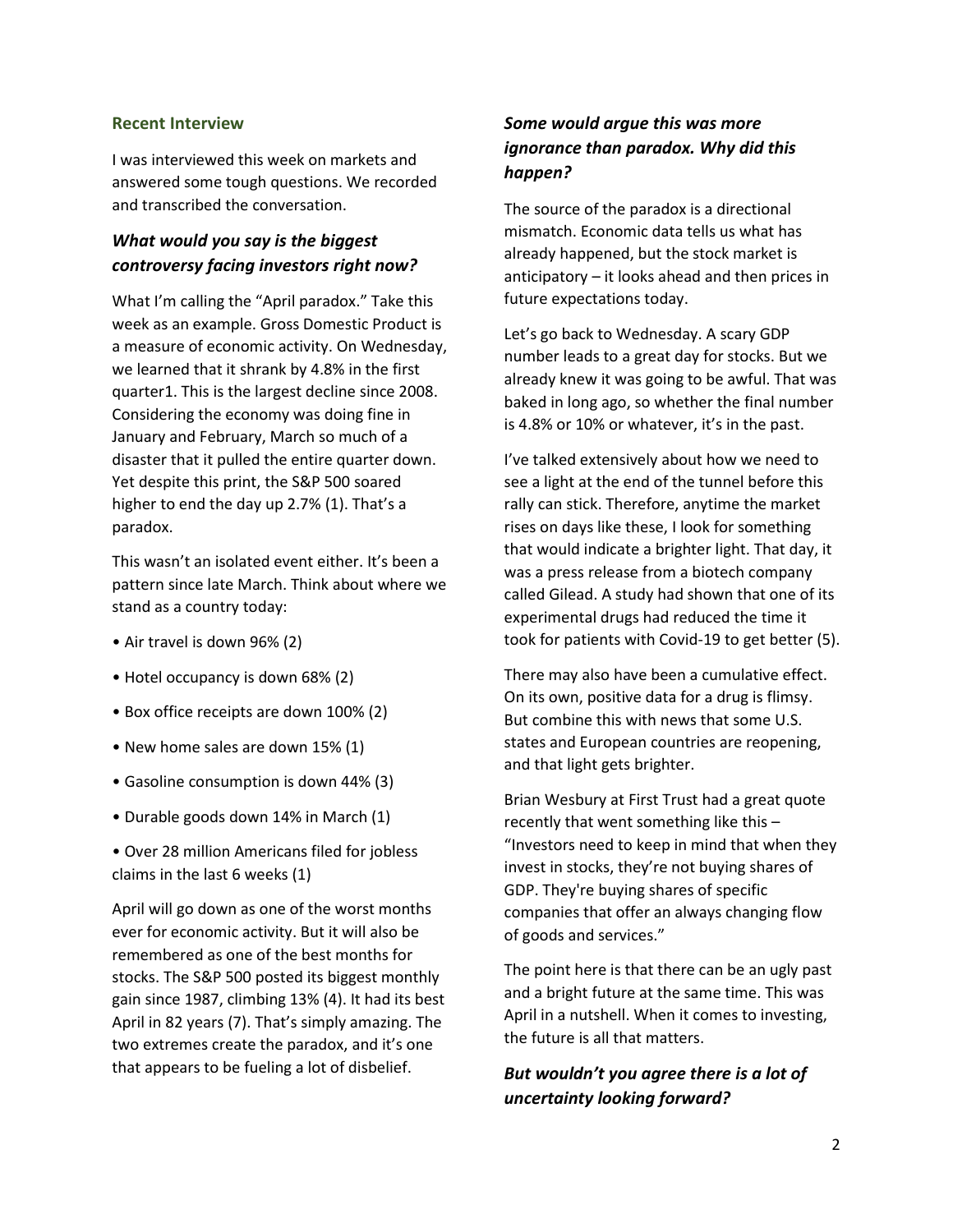No question. I don't think I've seen more uncertainty in my career. Think about it this way – to be buying right now means that you should expect the government to provide enough stimulus, open the economy very soon, get people to then go out into the economy, and do so in a way that is safe while they develop a vaccine.

Of these, I'm least concerned about the science. I know nothing about vaccines and even less about viral replication, but the brainpower that is on this one and the money backing it are powerful forces. My bet is they figure this out and very soon.

The real uncertainty lies in the government. This whole situation has become political, and that increases uncertainty because we must factor in the incentives of those who are making the decisions. Rarely do these coincide with logic and reasoning.

# *You mention stimulus. How can we pay for all of this? Doesn't this just create more uncertainty and problems down the road?*

Couple things here. First, let's not put the cart before the horse. The government shut down the economy, so they have to do this.

Second, we will pay for it with lots of debt. Trillions of it. Before the CARES act was passed, I guessed that the total stimulus could come in as high as \$3.5-\$4 trillion. But that assumed the economy would reopen by end of April. Who knows now? It could easily double, but that's ok.

Government debt doesn't work like personal and corporate debt. It almost never gets paid back. It just gets "rolled" – old debt gets serviced by creating new debt. Most of the time, this is a perfectly fine way to run a country. Several companies even do it.

In fact, U.S. debt has risen pretty much every year since 1950. It hasn't been a problem yet because nominal GDP has grown faster than the annual budget deficit. More importantly, compare interest payment to GDP, and less than 2% of the country's income services debt. This hasn't changed much in the last 80 years. So no, our grandkids won't have to pay all of this off.

There will be side effects, but I'm going to worry about those later. For now, I'm grateful that I live in a country that can do what most cannot – print huge amounts of a currency the entire world wants (particularly during a 4 crisis like this). Our ability to instantaneously create "rainy day funds" is a powerful weapon, not a problem (yet). It's also one that we will likely see more of.

# *Won't one of those side effects be inflation?*

Didn't we learn that from the 1970s? The money supply has surged. No doubt. But this is not the 1970s. Not even close. There are a lot of fearmongers out there who are oversimplifying what happened back so they can compare it to today. In addition to oil and other commodity prices crashing, which is a pretty big deflationary force, cash is king right now. If demand for money rises alongside supply, the effect should be less severe.

However, I can't say definitively that inflation will remain under control two years from now. The reason why we never saw inflation from all the money printing after the financial crisis was because that money never made it out into the economy. The government printed it, gave it to big banks, and they then deposited it with the Fed. That's like creating a lot of inventory, giving it to your distributors, but not allowing them to sell any of it. This round of printing is already out there, so it's something I plan to watch closely because demand could change.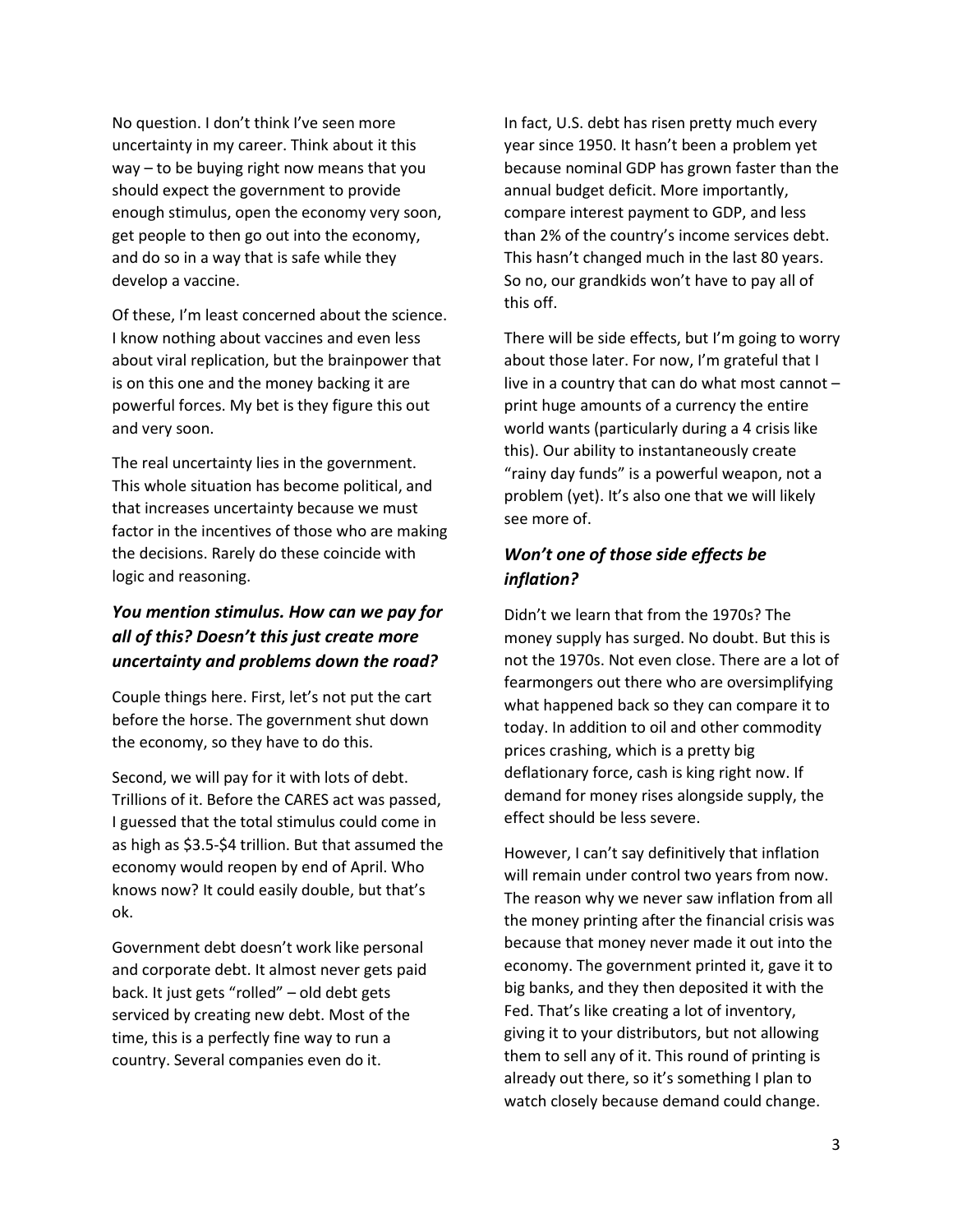If inflation does rise any higher than what we've seen over the last several years, then stocks could become even more attractive. They can act as a hedge against inflation because companies are able to pass along their costs to customers. But that only works so long until valuations explode.

## *Well then who is buying right now?*

Large institutional buyers. Money managers who either see perceived deals they can't pass on or can't stay in cash for too long. Most mandates restrict it. Also, we talked about incentives. If the market moves higher and a manager is in cash for too long, they risk underperforming for the year. If so, say goodbye to their bonus.

For individuals, those who own stocks tend to be wealthy and educated, and they work in service-based industries that can be done from home. Many of these paychecks are still getting cashed.

Take this cohort and then consider the Pavlovian response that has developed over the last decade to "buy the dip." This strategy is literally batting a thousand. Every time the market has tanked, it's surged back within weeks. So, there are those who have made money buying the dip and those who have not but watched their neighbors make money buying the dip.

## *How will the world change after this?*

Go back to 9-11. That changed us in so many ways. Thousands died and it took years to move on. But in the process, our country became safer and stronger. Try to name a single hijacking that lasted for more than 90 seconds since then. They don't happen anymore in developed countries. The mistakes made over the last two months will make our society stronger the next time one of these viruses pops up.

Furthermore, how many board room discussions are currently underway about adjusting their supply chains? How much of this economic activity could come back home to the U.S.? What breakthroughs will take place as we search for therapies and vaccines to bat-borne viruses?

The pandemic has also created the urgency to try out new ideas. Overnight, we built another infrastructure – a digital one - to support distributed workforces and remote work. How will this impact large cities and productivity now that the pipes have been laid for people to work from anywhere?

So, while there are questions that we may not want to know the answer to - like how bad the economic data will get, there are probably just as many that we do. As an investor, I'm focusing a lot of time here. I must assume others are as well, given what we saw the stock market do in April.

# *It's been a month since you suggested the panic had subsided. How could it return?*

If we see a second wave that causes another lockdown, expect the panic to return. But it would have to be a serious round two, and that seems unlikely.

We talked about how the world may change, but so much has already - human behavior especially. We won't be shaking hands in business meetings for some time. Social distancing will remain. We will wash our hands more than ever before, so Covid-19 is going to have to overcome all of this to cause this much chaos again.

Antibodies could also help with herd immunity. A recent study was published on the prevalence of coronavirus antibodies in Santa Clara County. Based on blood tests of 3,300 volunteers during the first week of April, they estimated that between 2.5% and 4.2% of the county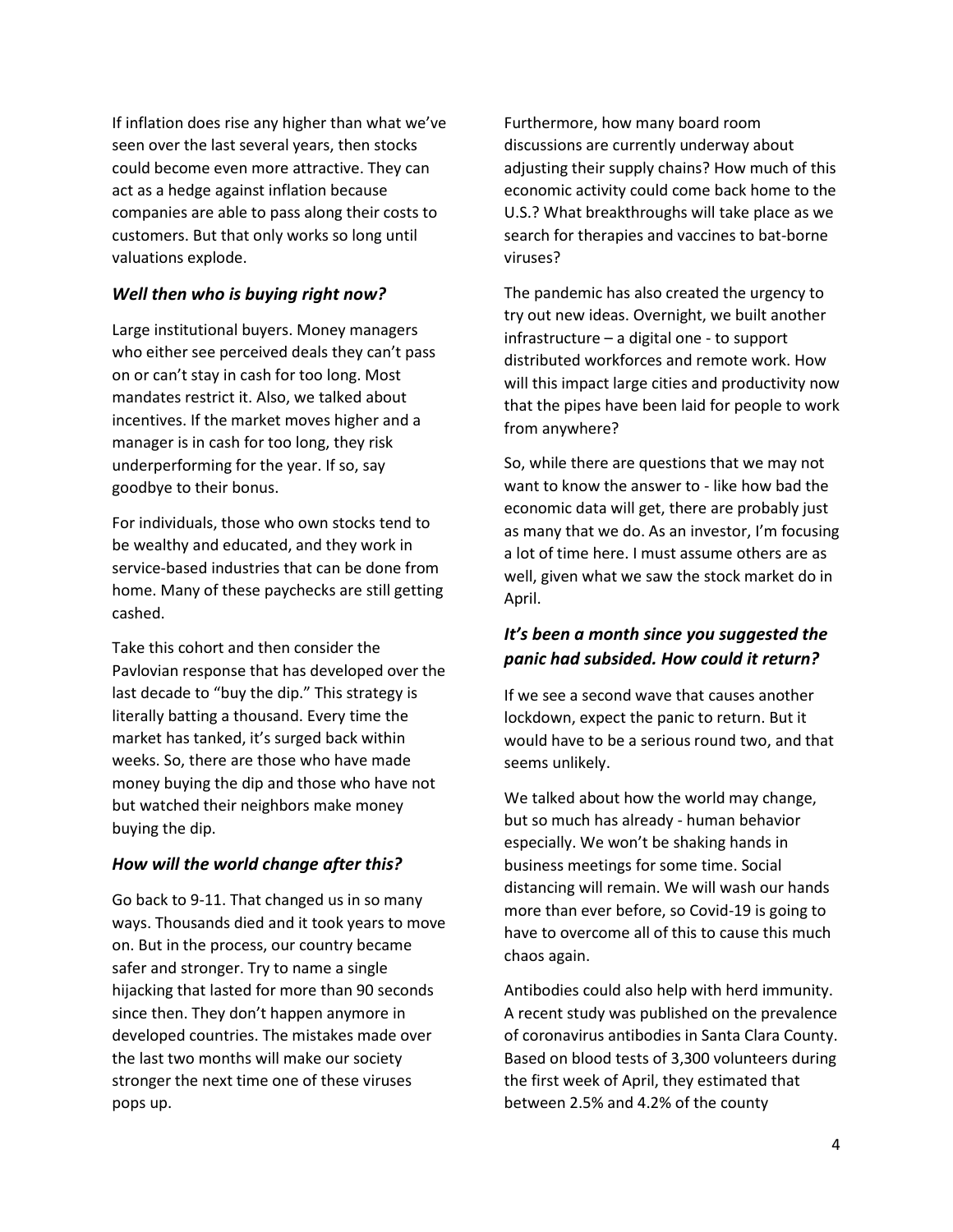population had been infected. That's 50 to 85 times the number of confirmed cases (6). There are several other studies that confirm this trend. This could help because that means more people probably won't get sick again.

Also, the Department of Homeland Security just released a report concluding heat and humidity kill it faster (8). Apparently, it can't survive longer than half an hour versus several hours in cold, dry weather. Never have I been more excited to feel humidity.

# *Last question. Do you still think we see a Vshaped economic recovery?*

When I made that call back in late March, it was predicated on the government reopening by the end of April. Now that so much of the country appears to remain locked down through the end of May, that V will probably now look more like a U.

But the good news is that it will still recover. It may just take longer. And it doesn't really 6 do much to my investment plan. I try to avoid any strategy that is overly dependent upon our government to act.

Sincerely,

Mike Sorrentino, CFA Chief Investment Officer